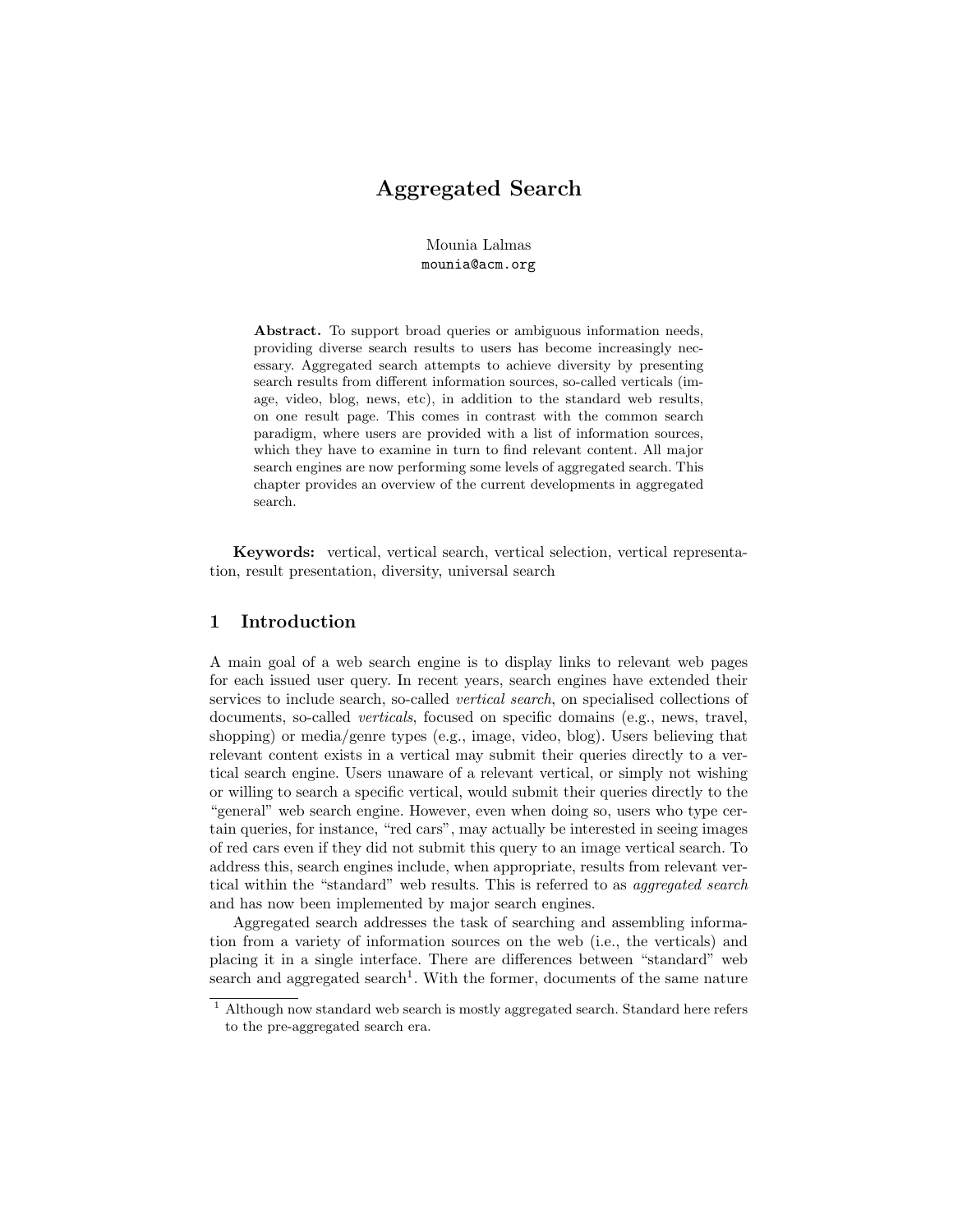are compared, e.g. web pages or images, and ranked according to their estimated relevance to the query. With the latter, documents of a different nature are compared, e.g. web pages against images, and their relevance estimated with respect to each other. These heterogeneous information items have different features, and therefore cannot be ranked using the same algorithms. Also, for some queries (e.g. "red car"), it may make more sense to return, in addition to standard web results, documents from one vertical (e.g., image vertical) than from another (e.g., news vertical). In other words, the relevance of verticals differ with queries. The main challenge in aggregated search is how to identify and integrate relevant heterogeneous results for each given query into a single result page.

Aggregated search has three main components: (1) vertical representation, concerned with how to represent verticals so that the documents contained within and their type are identifiable, (2) vertical selection, concerned with how to select the verticals from which relevant documents can be retrieved, and (3) result presentation, concerned with how to assemble results from selected verticals so as to best layout the result page with the most relevant information. These components are described in Sections 3, 4 and 5, respectively. We also provide some background about aggregated search and related paradigms in Section 2, and discuss evaluation of aggregated search in Section 6. This chapter finishes with some conclusions.

## 2 Background and motivation

Aggregated search seeks relevant content across heterogenous information sources, the verticals. Searching diverse information sources is not new. Federated search (also referred to as distributed information retrieval [10]) and metasearch are techniques that aim to search and provide results from various sources.

In federated search, a user submits a query, and then may select a number of sources, referred to as resources, to search. These resources are often standalone systems (e.g. corporate intranets, fee-based databases, library catalogues, internet resources, user-specific digital storage). The federated search system, when not explicitly stated by the user, has to identify the most relevant resources (those with the highest number of relevant documents) to search given a query (resource selection). It then sends the query to those (one or several) selected resources. These resources return results for that query to the federated search system, which then decides which and how many results to retain. These selected results are presented to the user. The results are often returned merged within one single ranked list, but can also be separated, for example, grouped per resource where they originate. In some cases, resources may return duplicate results, which should be removed. Examples of federated search systems include Funnelback<sup>2</sup>, Westlaw<sup>3</sup>, FedStats<sup>4</sup>. We refer the reader to [38]

<sup>2</sup> http://www.funnelback.com/

<sup>3</sup> http://www.westlaw.co.uk/

<sup>4</sup> http://www.fedstats.gov/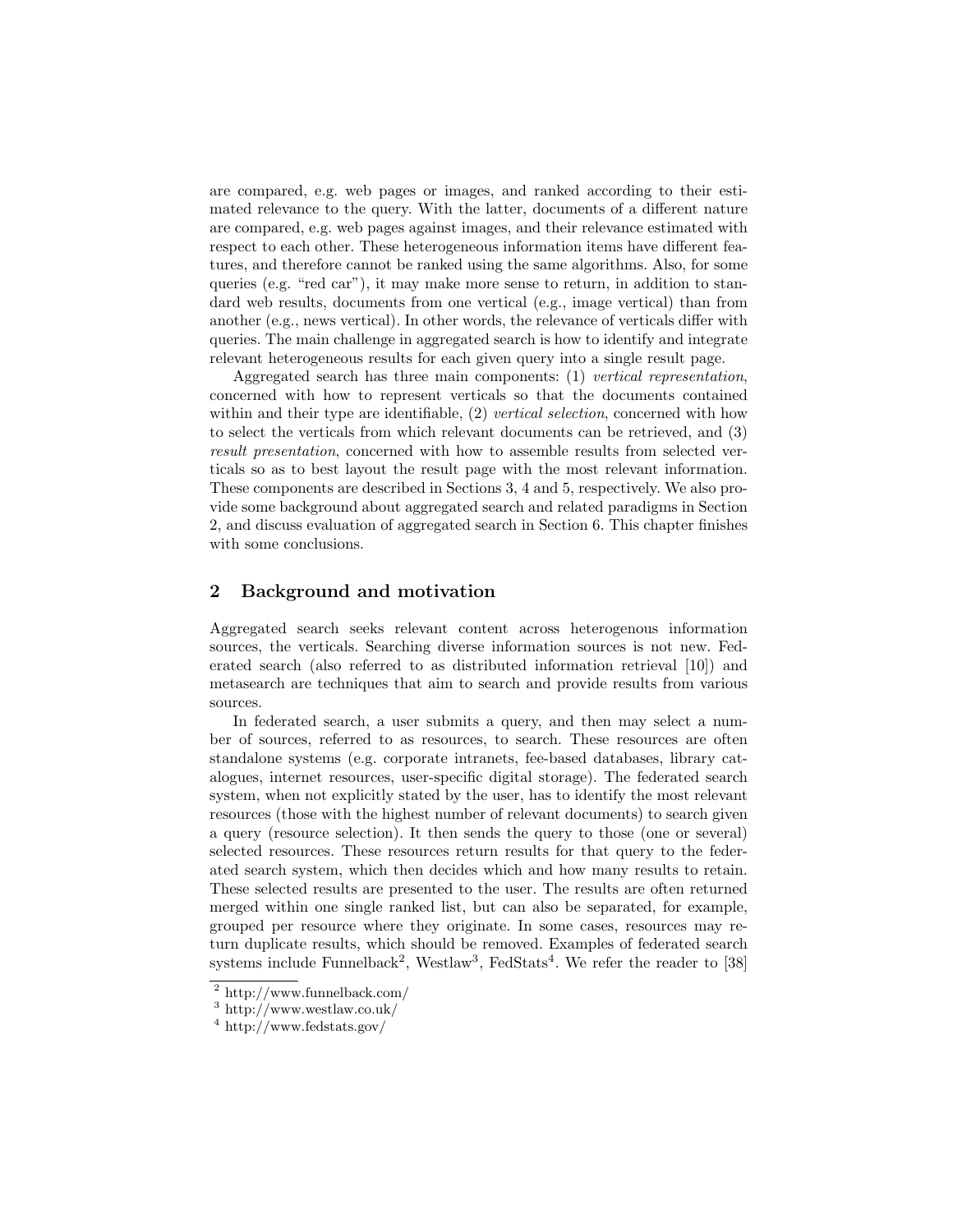for an extensive survey on federated search and the Federated Search Blog at http://federatedsearchblog.com/ for latest developments in the federated search industry.

Bringing federated search to the web led to two different paradigms, metasearch and aggregated search [38]. A metasearch engine is a search engine that queries several different search engines, and combine results from them or display them separately. A metasearch engine operates on the premise that the web is too large for any one search engine to index, and that more comprehensive search results can be obtained by combining results from several search engines. This also saves the user from having to use multiple search engines separately. Metasearch engines were more popular 10-15 years ago as now the partial coverage of the web space seems less of an issue with current major search engines (Google, Yahoo!, Bing<sup>5</sup>) compared to earlier ones (Altavista, Lycos, etc). In addition, unless some agreements are in place, current search engines usually do not provide unlimited access of their search results to third party applications, such as a metasearch engine, because of incurred traffic loads and business models. Examples of existing metasearch engines include Dogpile<sup>6</sup>, Metacrawler<sup>7</sup>, and Search.Com<sup>8</sup>.

An aggregated search system also provides information from different sources. However, in aggregated search, the information sources are powered by dedicated vertical search engines, all mostly within the remit of the general web search engine, and not several and independent search engines, as is the case with metasearch. In addition, the individual information sources in aggregated search retrieve from very different collections of documents, e.g. images, videos, news. A typical example of an aggregated search system is shown in Figure 1. Here is the result page for the query "world cup" issued just after the final world cup football game in July 2010 to Google. We can see a mixture of structured data (editorial content), news, homepage, wikipedia, real-time results, videos and tweets.

The idea of aggregated search was explicitly introduced as universal search in 2007 by  $Google<sup>9</sup>$ :

"[ ... ] search across all its content sources, compare and rank all the information in real time, and deliver a single, integrated set of search results [ ... ] will incorporate information from a variety of previously separate sources including videos, images, news, maps, books, and websites – into a single set of results."

The goal behind aggregated search is to remedy the fact, that overall, vertical search is not prevalently used by users. Indeed, JupiterResearch [5] carried out a survey in 2007-2008 that indicates that 35% of users do not use vertical

<sup>&</sup>lt;sup>5</sup> Not that since August 2010, Yahoo! search engine is powered by Bing.

 $6$  http://www.dogpile.com/

<sup>7</sup> http://www.metacrawler.com/

<sup>8</sup> http://www.search.com/

<sup>9</sup> http://www.google.com/intl/en/press/pressrel/universalsearch 20070516.html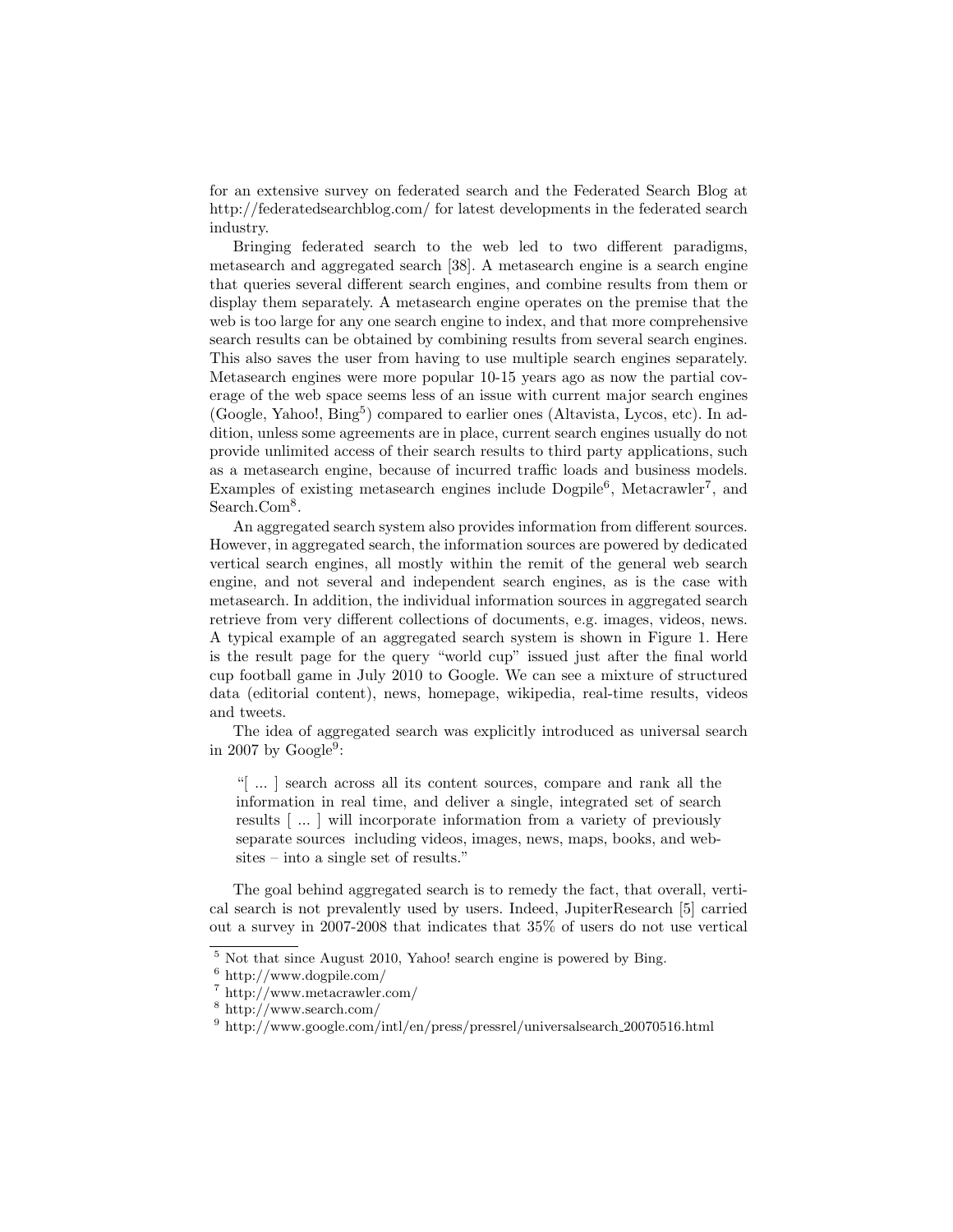

Fig. 1. Example of aggregated search (blended design) - Google

search. This does not mean that users do not have queries with one or more vertical intents. The fact that queries can be answered from various verticals was shown, for instance, in [8], who looked at 25,195 unique queries obtained from a commercial search engine query log. Human editors were instructed to assign between zero and six relevant verticals per query based on their best guess of the user vertical intent. About 26% of queries, mostly navigational, were assigned no relevant vertical and 44% were assigned a single relevant vertical. The rest of the queries were assigned multiple relevant verticals, as they were ambiguous in terms of vertical intent (e.g., the query "hairspray" was assigned the verticals movies, video, and shopping [8]). Query logs from a different commercial search engine analysed in [32] showed that 12.3% of the queries have an image search intent, 8.5% have a video search intent and so on (the total number of analysed queries was 2,153). Similar observations were reached in [44], who analysed query log click-through in terms of vertical intents. Thus, a vertical search intent is often present within web search queries.

Within one year of major search engines providing users with aggregated search results, a greater percentage of users clicked on vertical search result types within the general search results, compared to when the verticals were searched directly [5]. For example, news results were the most clicked vertical results within aggregated search, and users click them more than twice as much within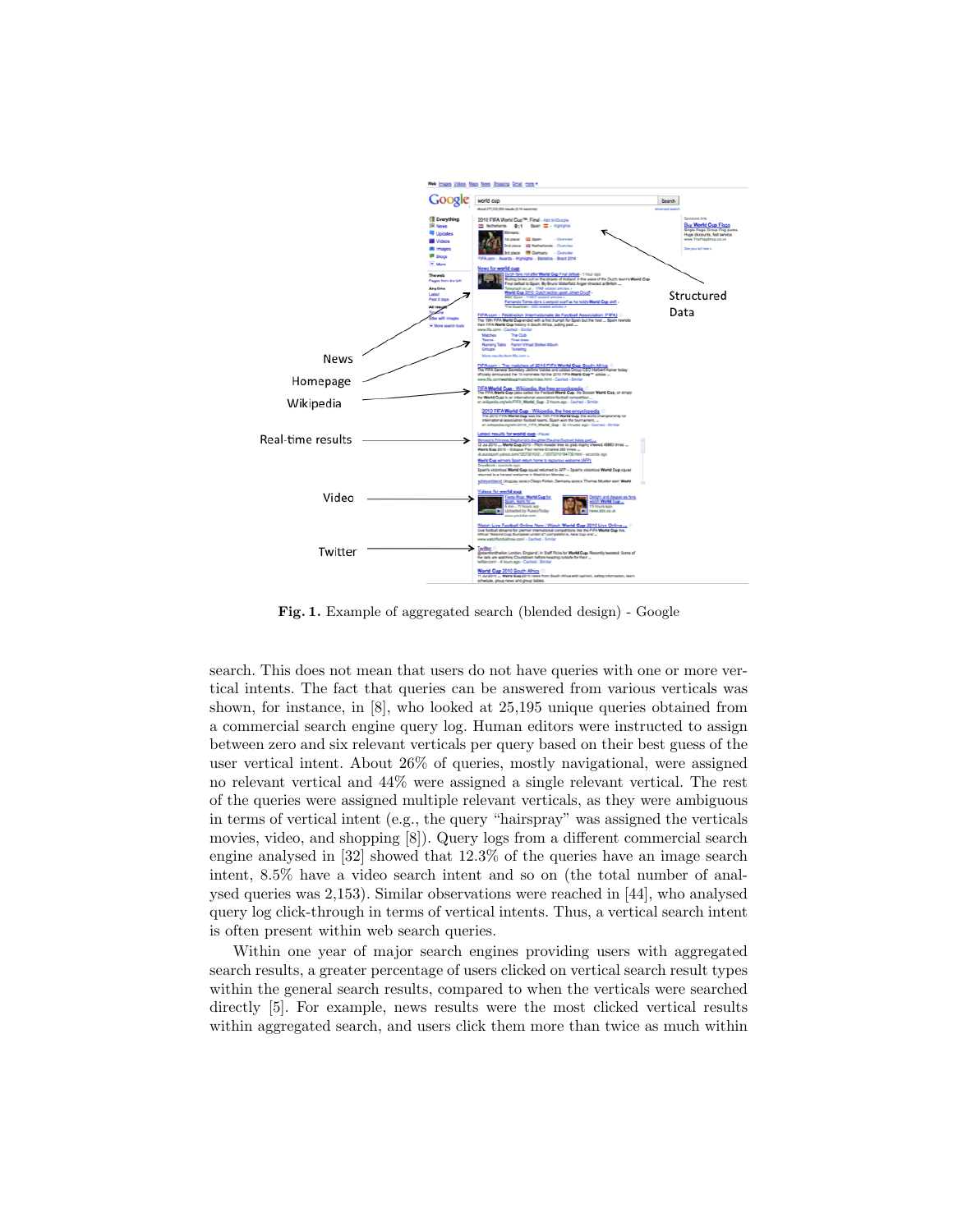aggregated search than they do when they use the vertical news search directly. More recent statistics showing similar trends can be found in a ComScore report [23]. Thus, despite users limited use of vertical search engines, it is important for search engines to ensure that their relevant vertical contents are being shown.

# 3 Vertical representation

To select the relevant vertical(s) for each submitted query (described in Section 4), an aggregated search engine needs to know about the content of each vertical (e.g. term statistics, size, etc). This is to ensure that, for example, the query "tennis" is passed to a sport vertical, whereas the query "Madonna" is sent to a music vertical and eventually a celebrity vertical. For this purpose, the aggregated search system keeps a representation of each of its verticals.

Vertical representation can be compared to resource representation in federated search, in which a number of techniques have been proposed [38]. In federated search, a resource representation can be generated manually by providing a short description of the documents contained in that resource (e.g. [24]). However, these representations are likely to be brief, thus providing only a limited coverage of the documents contained in the resource, and more importantly, quickly become stale for dynamic resources, where new documents are often added, and in large number. In practice, automatically generated representations are more common.

In aggregated search, various statistics about the documents (e.g. term frequency, vertical size) contained in the vertical are available – for those verticals operated by the same body – and are used to generate the vertical representation. Therefore, a vertical representation can be built using techniques from federated search working with cooperative resources<sup>10</sup>. A technique reported in the literature is the generation of vertical representations from a subset of documents, so-called sampled documents. Two main sampling approaches have been reported in the literature [8], one where the documents are sampled directly from the vertical, and another using external resources.

To directly sample from a vertical, query-based sampling is used. In the context of federated search [11], this works as follows. An initial query is used to retrieve documents from the resource, which are then used to generate an initial representation of the resource (or update the current representation if the aim is to refresh the representation to account for newly added documents). Then, a socalled new sampling query is selected from the representation. As documents are retrieved for each sampling query, the evolving resource representation and sampling queries are derived from the retrieved documents. It was, however, shown [39] that better performance were obtained when high-frequency queries were used for sampling the documents, than when derived from the sampled documents themselves. Similarly, in the context of aggregated search, high-frequency

 $^{10}$  The resources provide to the federated search system comprehensive statistics about their documents e.g. term frequency, size.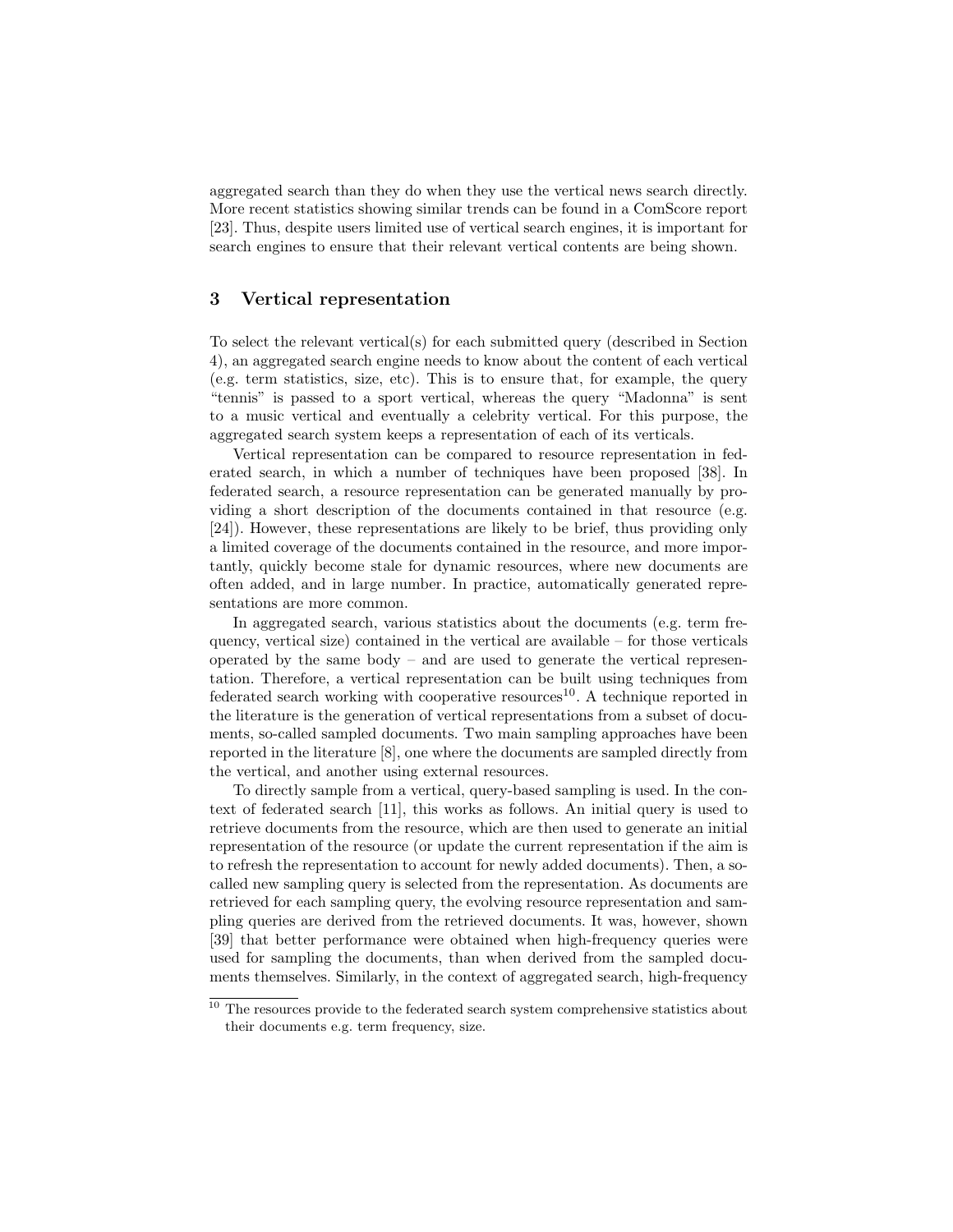queries, extracted from vertical query logs, have been used for sampling documents [8]. Indeed, queries issued directly to a vertical represent explicit vertical intent, and therefore constitute good candidates to sample documents for that vertical.

Although initially introduced to deal with un-cooperative resources, and even though that (most) verticals can be viewed as cooperative resources, the sampling approach is particularly appropriate for aggregated search. Indeed, using high-frequency vertical queries leads to sampled documents that are biased towards those that are more likely to be useful to users, and thus more likely to be seen by these users [8]. This is important because it is likely that a significant part of the vertical is of no interest to users, and thus should not be represented. In addition, using high-frequency vertical queries on a regular basis (how regularly depends on the vertical), is a way to ensure that vertical representations are up-to-date, in particular for verticals with a highly dynamic content, such as news. For this type of verticals, users are mostly interested in the most recent content.

An alternative, or in addition to sampling directly from the verticals, is to sample documents from external sources, if documents can be mapped to verticals. This approach was investigated in [8] who sampled documents from Wikipedia, making use of Wikipedia categories (one or several) assigned to documents to map documents to verticals. For instance, a sample of documents representative of the "car" vertical can be gathered from documents assigned a Wikipedia category containing any of the terms "auto", "automobile", "car", and "vehicle". Wikipedia is rich in text, so sampling from it can help in providing better representations of text-impoverished verticals such as image and video verticals. In addition, Wikipedia articles have a consistent format, are semantically coherent and on topic. This means that a better coverage of the vertical content can be achieved, as well as a more uniform representation across verticals. The latter can also make comparing rankings across verticals easier.

Overall, using high-frequency vertical queries to sample the vertical directly, together with sampling from external sources such as Wikipedia, can ensure that the most relevant and recent vertical content can be retrieved (popular and/or peak queries), while still providing a good coverage of the vertical content (useful for tail queries), and that text-impoverished verticals can be properly represented (image and video verticals).

#### 4 Vertical selection

Vertical selection is the task of selecting the relevant verticals (none, one or several) in response to a user query. Vertical selection is related to resource selection in federated search, where the most common approach is to rank resources based on the similarity between the query and the resource representation. Some approaches [12, 41] treat resources, i.e. their representations, as "large documents" and adapt ranking functions from IR to score resources. More effective tech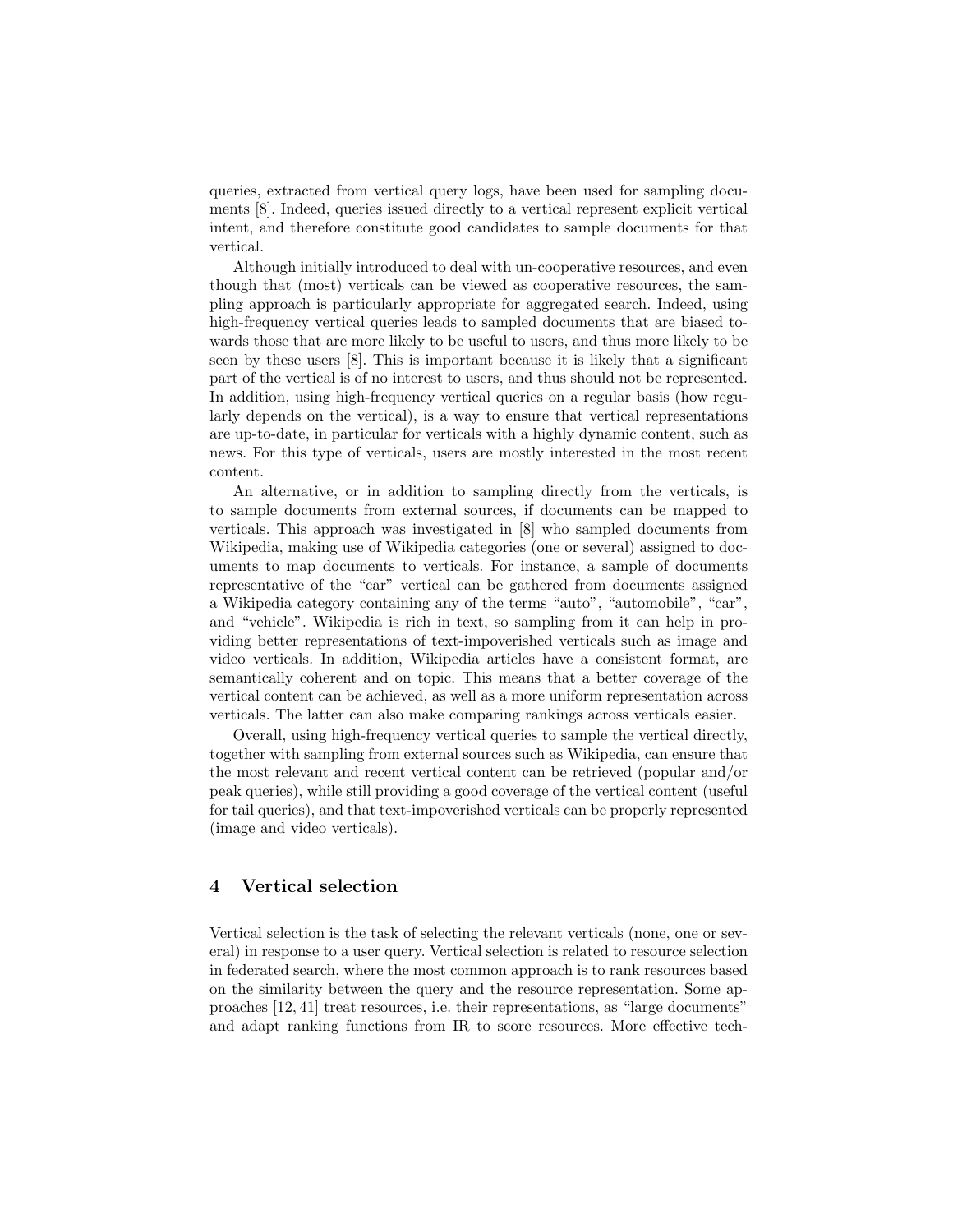niques, such as ReDDE [40], consider the distribution of relevant documents across resources to score them.

Vertical selection also makes use of the vertical representations, in a way similar to federated search, but has access to additional sources of evidence. Indeed, verticals focus on specific types of documents (in terms of domain, media, or genre). Users searching for a particular type of document (e.g. "images of red cars") may issue domain/genre/media specific words in the query (e.g. "picture"). The query string therefore constitutes a source of evidence for vertical selection. Second, vertical search engines are being used explicitly by users, so associated query logs may be available, which can be exploited for vertical selection. These two sources of evidence can be used to provide directly to the aggregated search engine a so-called "vertical relevance value", by the vertical search engine, reflecting how relevant the vertical content might be to the query.

How these two sources of evidence, and the vertical representations, are used to select verticals has been reported in a series of papers [8, 20, 9]. Machine learning techniques are used to build models of verticals based on features extracted from vertical representations, query strings and vertical query logs. More precisely [8], features from the vertical representations include vertical ranking scores such as those produced by ReDDE in federated search [40]. Features for the query string features were based on rules triggered by word occurrences in the query. These rules mapped words to verticals (e.g. "car" to the autos vertical). Geographical words were also used; for example, queries with the words "continent", "country", "county", "point of interest" were mapped to verticals related to local, travel and maps. Finally, features for the vertical query logs correspond to the query likelihood built from a unigram language model constructed from the vertical query logs.

The findings showed that ranking verticals by the query likelihood estimated from the vertical query language model was the best single-evidence to select a vertical. It was also shown that using rules mapping query strings to verticals led to significant improvement in vertical selection. This is particularly useful in situations where no training data is available for a vertical. With respect to the latter, research reported in [9] looked at how models learned for a vertical with training data could be "ported" to other verticals for which there is no training data. The technique of machine adaptation, from machine learning, was employed, which consists of using training data from one or more source domains to learn a predictive model for a target domain, typically associated with little or no training data.

#### 5 Result presentation

For a large percentage of queries, relevant results mostly come from the conventional web. However, for an increasing number of queries, results from other sources (verticals) are relevant, and thus should be added to the standard web results. Research reported in [19] showed the positive effect (in relevance ranking) of properly integrating news within web results, and in [42] demonstrated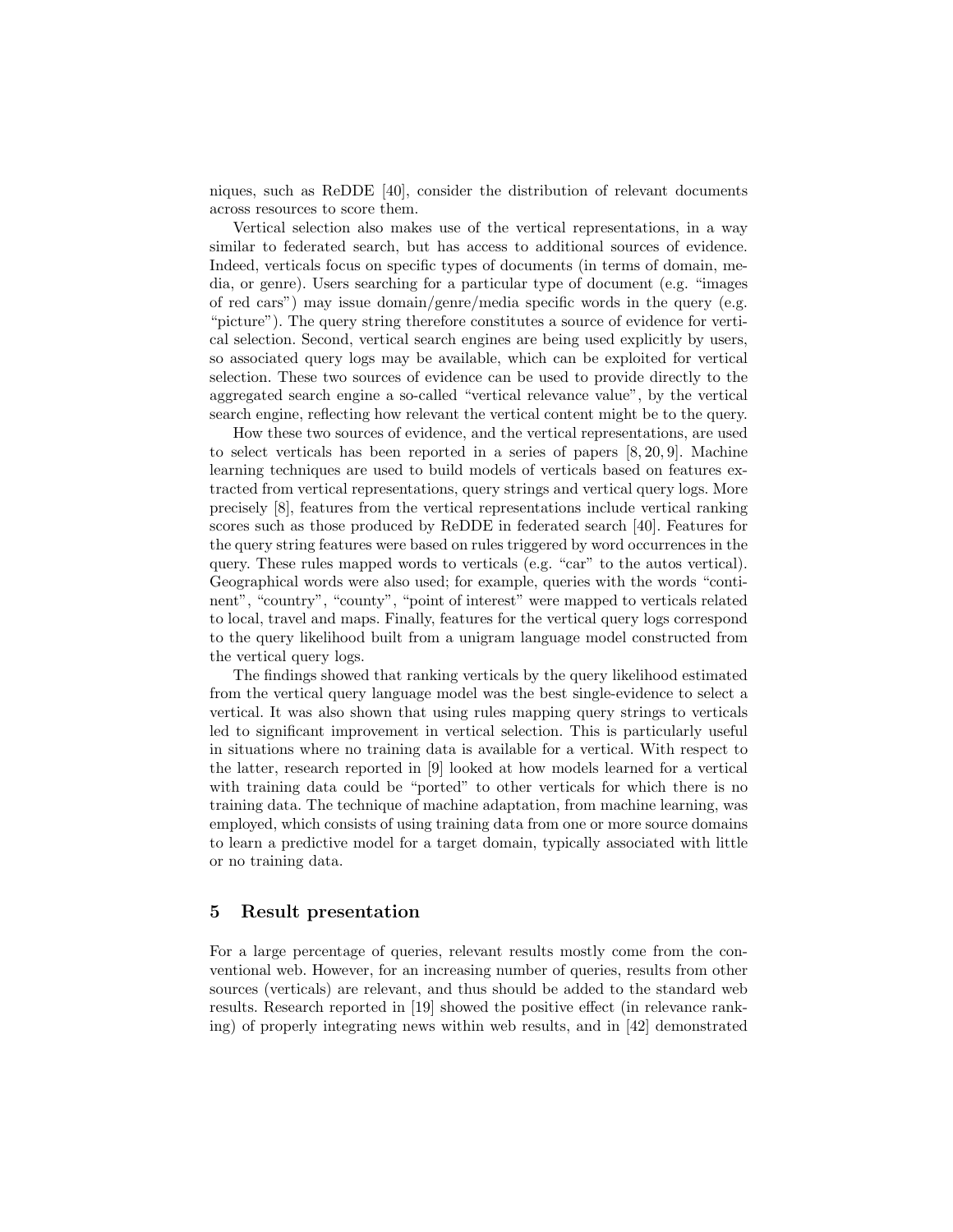through a user study the effectiveness of aggregated search for non-navigational queries. Thus, in aggregated search, a main challenge is to identify the best positions to place items retrieved from relevant verticals on the result page to e.g. maximising click-through rate.

There are two main types of result page design in aggregated search, one where results from the different verticals are blended into a single list, referred to as blended, and another, where results from each vertical are presented in a separate panel, referred to as non-blended.

A blended integration as applied by Google universal search and many other search engines presents results from the different verticals within a single ranked list. It should be pointed out that blending is not the same as inter-leaving. In the blended design of aggregated search, results from the same vertical are usually "slotted" together in the ranking, as can been seen in Figure 1. The blended design seems the most common way to present results in aggregated search.

With the blended design, relevance remains the main ranking criteria within verticals and across verticals. Results from the same vertical are slotted together (e.g. 4 news, 6 images, etc, each ranked with respect to the their estimated relevance to the query), but the entire slot is ranked with respect to other slots, including standard web search results. Other ranking criteria may be used, for example, newsworthiness for results coming from a news vertical. For example, in our example in Figure 1, the newsworthiness of the query "world cup" just after the final game in July 2010 was very high, and as such, news were placed towards the top of the result page (in addition to editorial content). Today, submitting the same query to Google returns a completely different result page (the top result is the official FIFA site).

Two approaches for blended aggregated search have been reported in the literature. In [33], using machine learning techniques, probabilities such as a document in a vertical being relevant, a vertical being relevant, etc., to a query, were estimated, and used in a probabilistic model. The resulting probabilistic document scores were used to rank all documents, from the standard web and vertical results, into one single list. Although an increase in performance is observed, the quality of the blended search results is not really evaluated. Indeed, it is not clear whether the returned results are optimal in terms of aggregated search (i.e. the right combination of web search results and vertical results, and at the right position). It should also be added that results were inter-leaved (as given by the calculated probabilistic scores), and not blended as above described.

A recent work [35] investigates blended aggregated search, where the relationship between results from the web and verticals is accounted for. The focus of their work is that given multiple already known to be relevant verticals, how to place results from them relative to web results. Machine learning techniques are used on training data based on elicited pairwise preferences between groups of results, i.e. a group of standard web results and a group of vertical results. When ranking, what is being compared is a group of web results and a group of vertical results. For the final composition of the blended result page, a group of vertical results is placed at a slot if the score is higher than some threshold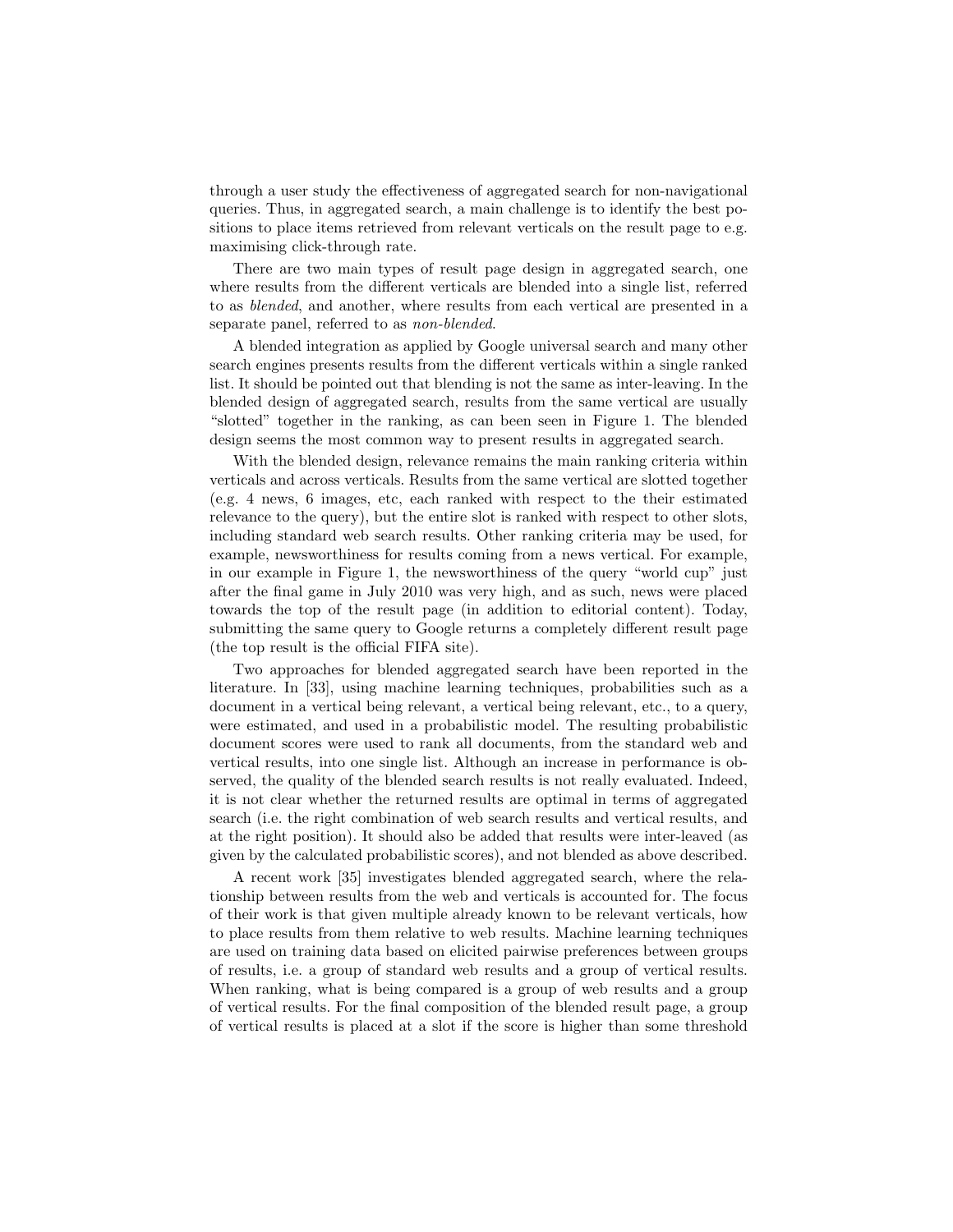employed to guarantee specific coverage for verticals at each slot. Features used include query log-based features, vertical-based features (provided by the vertical partner), and query string-based features. They show that using pairwise preferences judgements for training significantly improve retrieval performance, and increase user interaction with results. This the first work publishing detailed account on how blended result pages are composed.

The non-blended integration presents results from each vertical in a separate panel. In search engine terminology, the panel is also referred to as a "tile". Alpha Yahoo!<sup>11</sup> shown in Figure 2 is an example of such a design. Other examples include Kosmix<sup>12</sup>, Naver<sup>13</sup> and the discontinued Google Searchmash<sup>14</sup>. Whenever a minimal amount of results from a vertical is available for a query, the various corresponding panels are filled and displayed. The main web search results are usually displayed on the left side and within the largest panel, conveying to users that most results still come from the general web. There is no relationships between results from the different panels. The placement of the various panels is also mostly predefined.

Although a large number of studies devoted to the design and evaluation of conventional web search interfaces have been reported in the literature, less is known about aggregated search interfaces, apart for maybe three studies, two eye-tracking and one within-subject task-based experiments.

An eye-tracking experiment on Google Universal search soon after its launch has been reported [27]. Screenshots of the eye-tracking outcomes (users visual attention on the result page) are shown in Figures 3 and 4, where the main difference is the addition of image results (thumbnails) in the result page. In the pre-aggregated search interface (right screenshot of Figure 3), the common trend is to start in the upper left corner (indicated by A) and to scan results from there, first vertically (the down arrow) and then across – likely when a title catches the user attention. A distinct pattern is observed with the aggregated search interface (left screenshot of Figure 3). While there is still some scanning in the very upper left (B), the scanning does not start there, but from around the image results (C). Scanning seems to be predominantly to the side and below of the thumbnail (D). Furthermore, the F pattern [34] for scanning results in conventional web interface seems to change to an E pattern in an aggregated interface (Figure 4).

However, another eye-tracking study reported by Google [1] observed that, returning results from verticals blended within typical web search results did not affect the order of scanning the results, neither did it disrupt the information seeking process of users. This study was carried in 2009, where users by then, would have become more familiar with being returned results from verticals.

These studies provide insight into how users view results in an aggregated search interface. There is some understanding on where on the result page the

 $11$  http://au.alpha.yahoo.com/

<sup>12</sup> http://www.kosmix.com/

 $13 \text{ http://www.naver.com/}$ 

 $14 \text{ http://technurch.com/2008/11/24/why-did-google-discontinue-searchmask/}$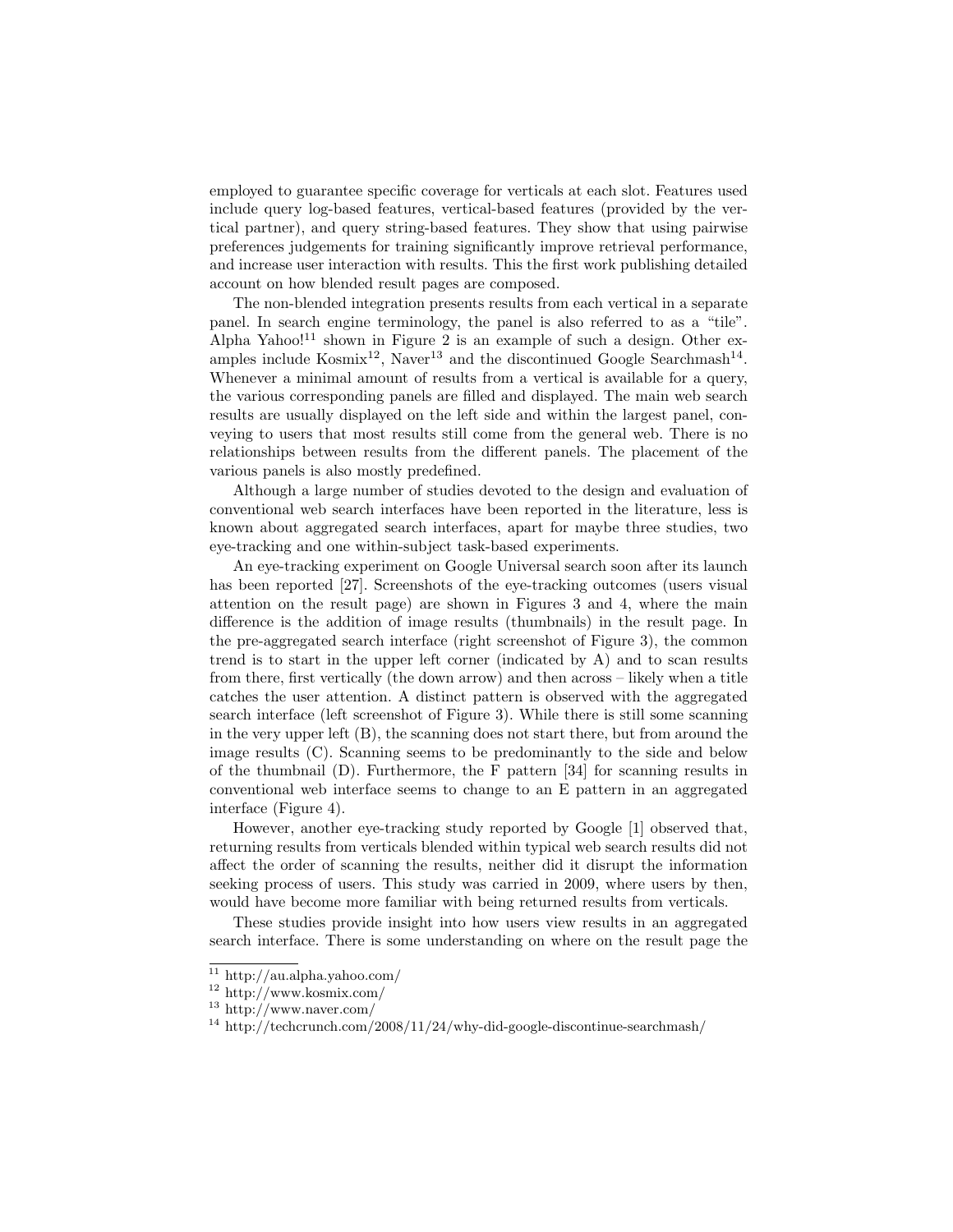

Fig. 2. Example of aggregated search (non-blended design) - Yahoo! Alpha

user looks at or gives attention to, and where the user starts viewing results from verticals. However, whether and how results are presented affects user behaviour (e.g. click-through rate, task completion, etc) was not discussed in these studies, and to our knowledge, nothing has been reported about this in the literature. Therefore, to provide some insight into the latter, we carried out two withinsubject task-based user studies [43], one using a blended design and another using a non-blended design. Our objective was to investigate the impact of factors on user click-through behaviour on these two types of aggregated search interface. The factors studied included position of search results, vertical types, and the strength of search task orientation towards a particular vertical.

Studies, e.g. log analysis and eye-tracking experiments, which look at the effect of result position in the context of conventional web search, are not new. For instance, [25] showed that when results were placed relatively low in the result page, people spent more time searching and were less successful in their search task. Similar behaviour is likely to be observed with aggregated search interfaces. This has motivated us to investigate the position effect across results from different verticals.

Although, compared to in-house investigations carried out by commercial search engine companies, our experiment is small (a total of 1,296 search sessions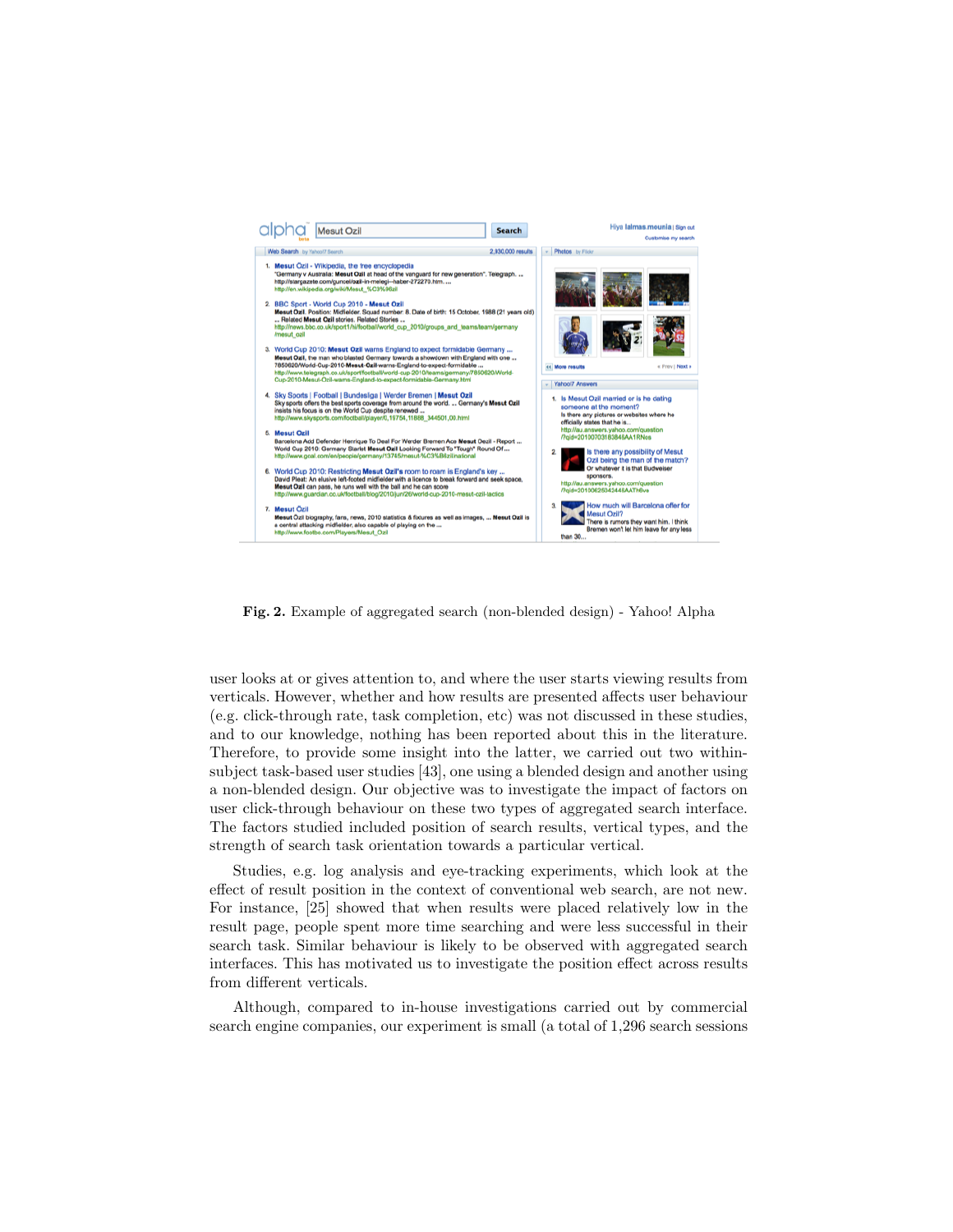

Aggregate heat map from searches for "Harry Potter"

Aggregate heat map from Eye Tracking Study 2006

Fig. 3. Eye-tracking study comparing Google universal search to "standard" search – Taken from [27]

performed by 48 participants were analysed, and 3 verticals were considered, image, video and news), we obtained interesting findings.

Our first finding is that the factors that affect user click-through behavior differ between the blended and non-blended designs. Behaviours observed with the blended design echoed the findings of previous studies in standard web search interfaces e.g. [28, 6, 25, 30], but not in the non-blended design. This suggests that a careful estimation of the relevance of verticals is needed when the blended design is employed. When we cannot measure their relevance, the non-blended design is more appropriate since users click-through behaviour was not affected by the position in this type of aggregation.

The second finding is that videos resulted in a different click-through pattern from news and images. This trend was common in both the blended and nonblended designs. This suggests that, when deciding to retrieve videos, different behaviour from other verticals may be observed. A different pattern with video results was also observed in [23], compared to standard web results. In their case, video results with thumbnails generated higher click-through rates, across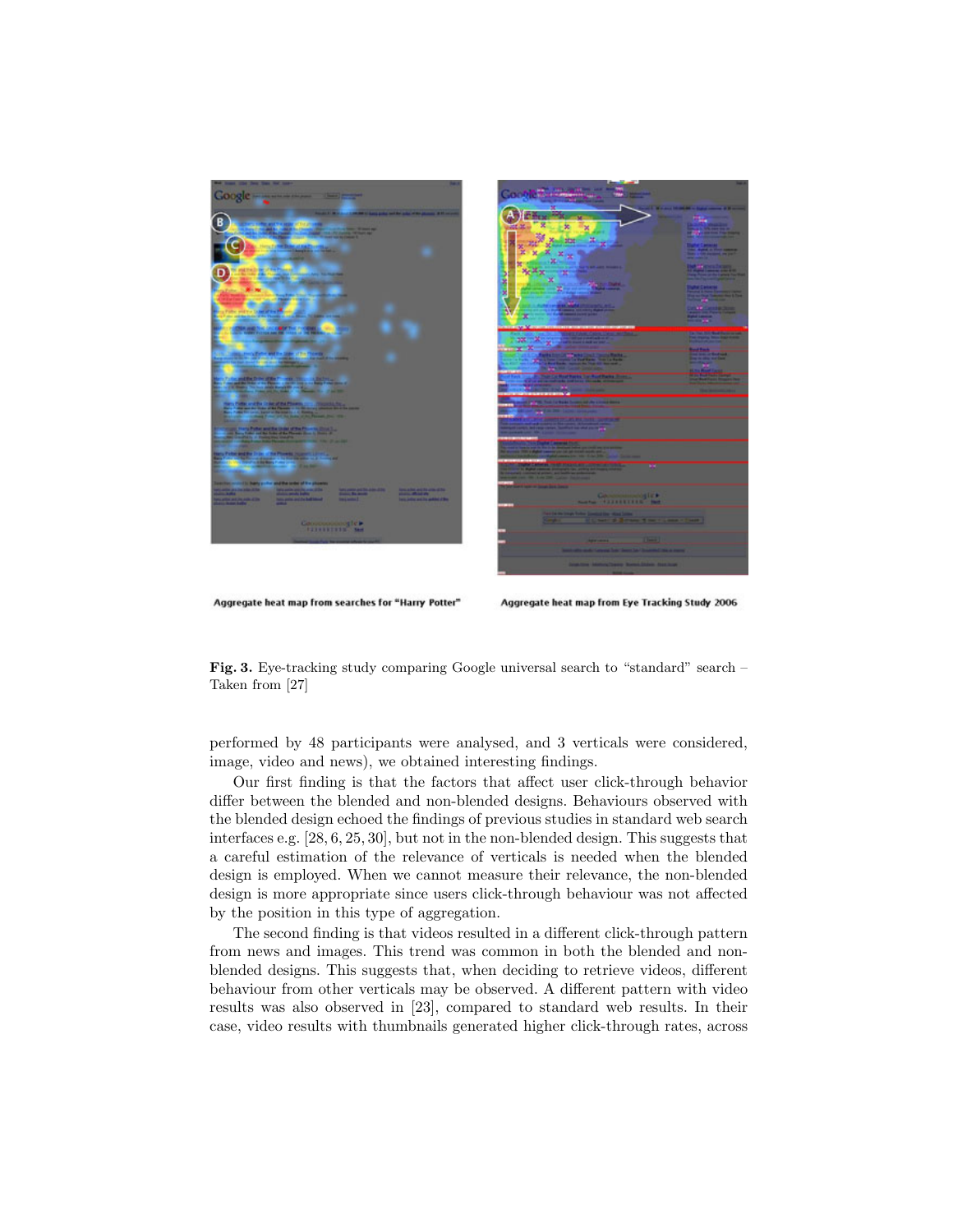

Fig. 4. Google universal search eye-tracking study: E scanning pattern – Taken from [27]

all positions, and especially helped results in lower positions. More generally, the above suggests that click-through behaviour can be different across verticals, and this should be accounted for by aggregated search systems.

The third finding was that a search task orientation towards a particular vertical can affect click-through behaviour. This trend was common to both the blended and non-blended designs. Traditional information retrieval research has been focused on the modelling of thematic (or topical) relevance of documents. However, research in other areas has demonstrated that relevance can be multidimensional [18], e.g. in XML retrieval [31] and geographic information retrieval [36]. In a similar way, experiments on aggregated search should control the level of orientation towards a particular vertical, as this is an important factor to investigate, not only with respect to algorithms (e.g. vertical selection), but also result presentation. Ultimately, developing interaction design that can help aggregated search systems capture a user vertical preference of an information need would be welcome.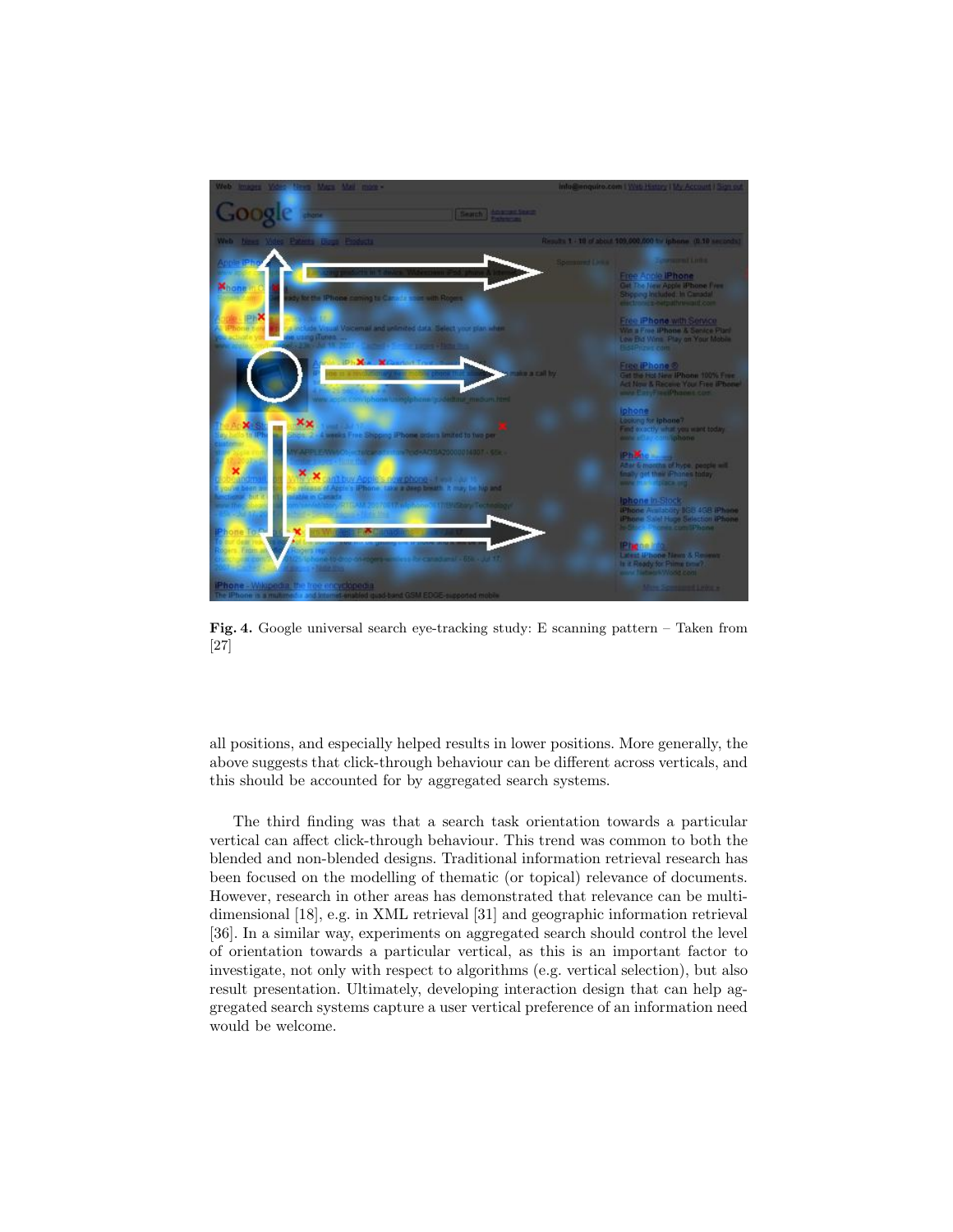# 6 Evaluation

IR has a long evaluation history [17]. Advances in IR research (in terms of effectiveness) have mostly been made through experimental evaluation on test collections. A test collection is created to allow experimentation with respect to a retrieval scenario, e.g. blog retrieval, XML retrieval. Given that scenario, a collection of items that are representative for this scenario is collected. Then, a set of topics is developed, reflecting information needs typical of the scenario. These topics are created by humans, who, when possible, are domain experts. Finally, using a pooling technique, a subset of items (the pool containing the items that are most likely to be relevant) is judged by humans to whom various incentives are given (e.g. monetary or access to data), and who, when possible, are the creators of the topics. The TREC evaluation initiative from NIST [46] has been a major player in IR evaluation, and its methodology has been adopted by many other initiatives, such as CLEF [3], INEX [31], and NCTIR [4], to name a few.

The most time-consuming part of generating a test collection is the creation of relevance judgments. Indeed, for every topic, a large number of items (even though a pool is used) must be judged. Although methods to alleviate this problems have been proposed (e.g. formally selecting a subset of the most promising items to be judged [13] or using crowd-sourcing techniques [7]) judging a set of items (e.g. documents), and in particular, heterogeneous documents from a variety of sources, remains an extremely tedious task. Constructing such a test collection from scratch is very time-consuming. For example, INEX ran a heterogenous track [22], that never really flourished due to the required effort of having to create topics with relevant documents across multiple heterogeneous XML repositories and the laborious task of providing relevance assessments for the topics.

A test collection for aggregated search requires verticals, each populated by items of that vertical type, a set of topics expressing information needs relating to one or more verticals, and relevance assessments, indicating the relevance of the items and their associated verticals to each topic. Although work on aggregated search has been conducted and experimental results reported (e.g. vertical selection [8], result presentation [35]), no large-scale test collection for aggregated search is available.

Evaluation of aggregated search in terms of effectiveness so far reported in the literature has focused on vertical selection accuracy [8], but also on the quality of the blended search results [33, 35]. The data sets, aka the test collections, used for the evaluation are those typical to commercial search engines. They include a mixture of editorial data (e.g. labelers judged the relevance between queries and verticals, or pairwise preferences between groups of results), and behavioural data (e.g. query logs inferred from click data). Nonetheless these data sets are not widely accessible.

Following the spirit of TREC and similar initiatives, we recently proposed a methodology to build a test collection for aggregated search [47]. Our methodology makes use of existing test collections available from TREC, CLEF and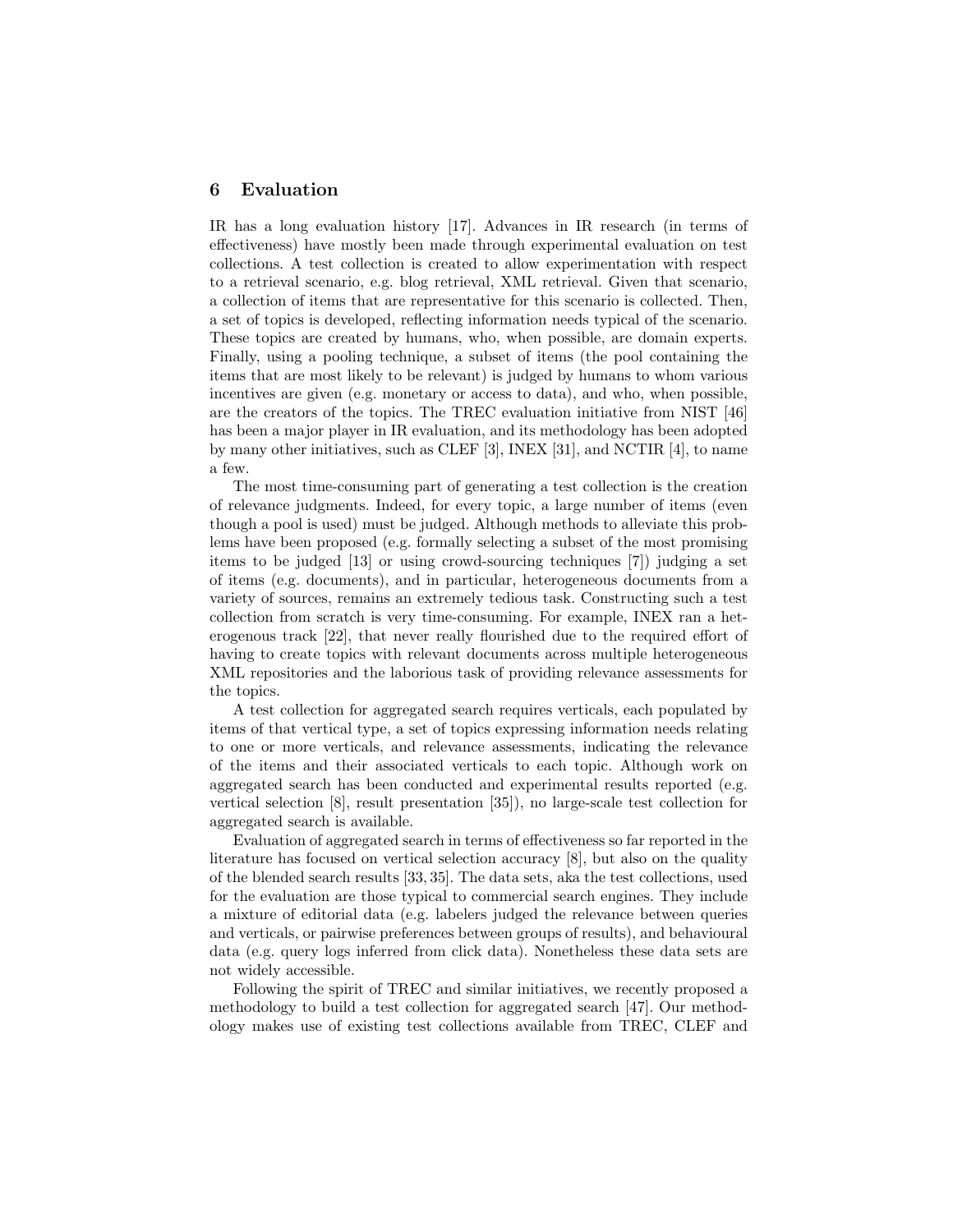INEX, where a vertical is simulated by one, part of, or several existing test collections. Reusing existing test collections to build new ones is not new. Indeed, because current test collections (e.g. Clueweb09 [2]) have become extremely large to reflect the much larger amount of information in many of today's retrieval scenarios, the idea of reusing test collections is very appealing. For example, [16] reused an existing Q&A test collection to generate a test collection to investigate diversity in IR, and [14] developed means to quantify the reusability of a test collection for evaluating a different retrieval scenario than that originally built for. In federated search, test collections (e.g. trec4-kmeans [40]) have also been developed using existing test collections by partitioning different text-based TREC corpora into a number of sub-collections. However, these test collections cannot be applied to aggregated search as all sub-collections are of the same type. The main difference between these types of (federated vs. aggregated) search is the heterogeneous natures of the items, as each vertical comprises of items of a particular genre, domain, and/or media.

As stated earlier there are three parts to a test collection, the collection of items, the topics and the relevance assessments. Our first step was to decide which existing (or part) test collections could be used to simulate verticals. We used, for example, ImageCLEF to simulate an image vertical, INEX Wikipedia to simulate a wiki vertical, TREC blog to simulate a blog vertical, etc. We also used Clueweb09; however as this collection is made of text-based documents of different genres, we employed a classifier to assign documents to verticals related to genre, e.g. news, references, wikipedia. In total, we obtained a total of 80 million documents, with ten simulated verticals. General web documents were prevalent, thus mimicking aggregated search scenarios.

We selected topics (from all available topics coming from the used test collections) that we believed would reflect concrete search scenarios in aggregated search, i.e. topics for which only "general web" documents are relevant, and those for which documents from more than one vertical are relevant. For the former, we randomly chose topics from Clueweb09, submitted their titles to a search engine, and retained only those that returned only standard web results. For the latter, various strategies were applied, depending on wether topics "co-exist" in several test collections, or topics for which relevant documents of different genres exist (e.g. all of which come from Clueweb09). At the end, 150 topics were collected, 67% with two vertical intents (i.e. contain relevant documents in two verticals) and 4% with three or more vertical intents. These statistics compare to those in [8], coming from editorial data.

The relevance assessments were simply those coming from the chosen collections and selected topics. One main drawback with this approach, however, is that of incomplete relevance assessments with respect to a whole (simulated) vertical. Indeed, it can happen that a topic coming from test collection A is not a topic of a second test collection B, but B may actually contain documents relevant to that topic, where A and B have been used to simulate two different verticals. Initial experiments showed that this did not have too strong adversarial affect, but providing additional relevance assessments may be required.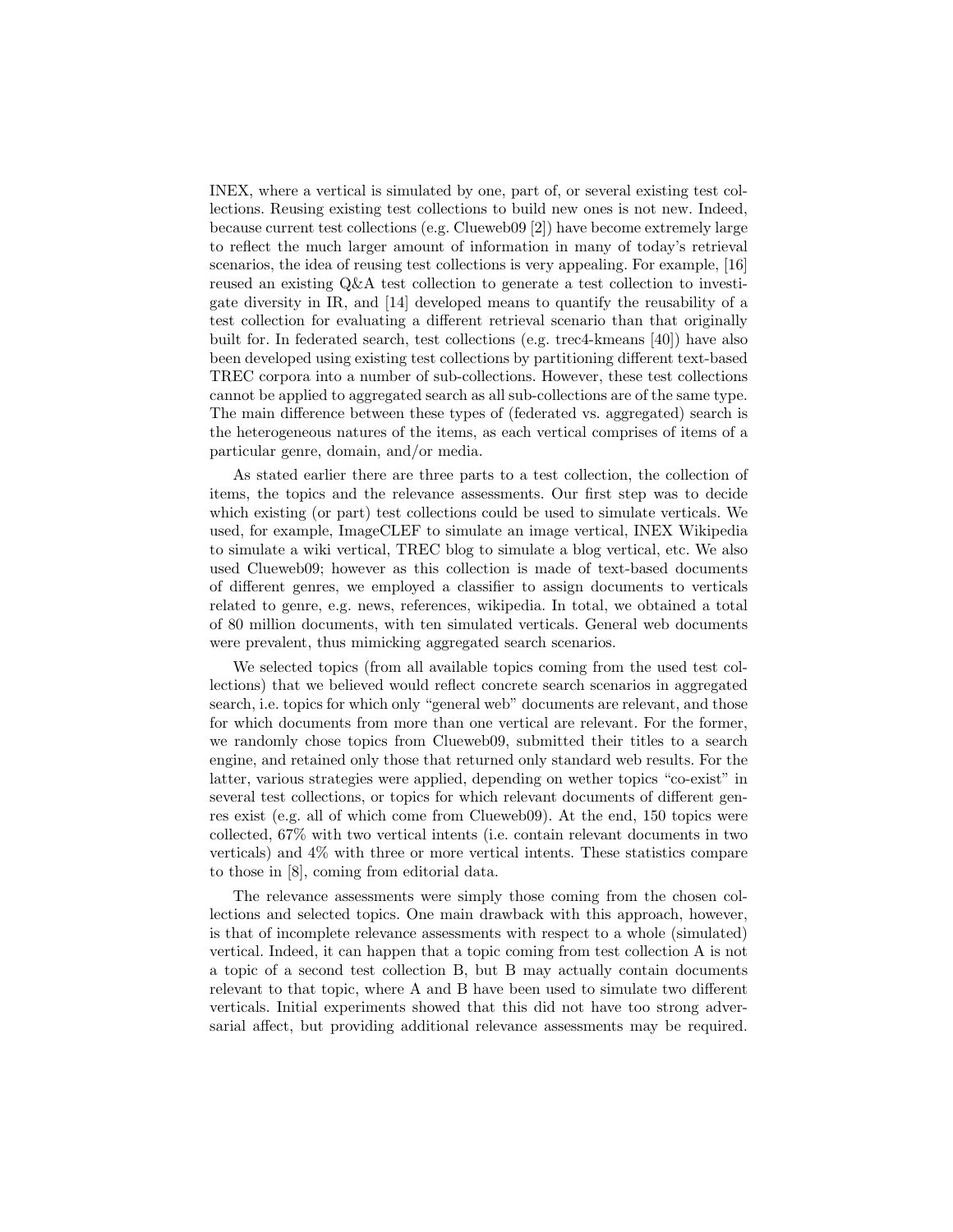Nonetheless, performing these additional assessments remains less costly compared to building a test collection for aggregated search from scratch.

When evaluating retrieval effectiveness using a test collection, metrics are employed, e.g. precision/recall and variants of them. In the standard scenario, a ranked list of results is returned for each topic forming the test collection used for the evaluation. These rankings are individually evaluated using the metrics, and some average effectiveness value across topics is calculated afterwards (e.g. MAP). The returned items are usually considered separately, but not always (e.g. in XML retrieval [29], and the earlier TREC web track [26]). In aggregated search, simply looking at the results individually is definitively not sufficient. For example, relations between the retrieved items may be important to deliver better rankings (as shown in [35]); this goes beyond relevance. Indeed, sometimes some items have to be shown before others even if less relevant (e.g. because of chronological order), or should be grouped together (similar content, similar type of content, alternative, A is a picture of B, etc). Devising metrics that consider these relationships when evaluating retrieval effectiveness is challenging.

Finally, there has been a recent increased interest toward the notion of result diversification not only in web search e.g. [15], but also e.g. geographical [45] and image search [37]. Diversification is believed to maximise the likelihood for ambiguous queries returning at least one relevant result, while also showing the multiple aspects of queries. Although web search queries may often hide vertical intents, the impact of diversity, in the context of aggregated search, i.e. returning results from several verticals (vertical diversity) remains to be explicitly assessed.

# 7 Conclusions

For a large percentage of queries, relevant results mostly come from the conventional web. However, for an increasing number of queries, results from other sources, the so-called verticals, are relevant, and thus should be added to the standard web results. Aggregated search aims to facilitate the access to the increasingly diverse content available from the verticals. It does so by searching and assembling relevant documents from a variety of verticals and placing them into a single result page, together with standard web search results. The goal is to best layout the result page with the most relevant information from the conventional web and verticals. Most current search engines perform some level of aggregated search. We have surveyed the state of the art in aggregated search. We expect this to be a rich and fertile research area for many years to come.

Acknowledgements: This chapter was written when Mounia Lalmas was a Microsoft Research/RAEng Research Professor of Information Retrieval at the University of Glasgow. Her work on aggregated search was carried out in the context of a project partly funded by a Yahoo! Research Alliance Gift. This chapter is inspired by a tutorial "From federated search to aggregated search" presented at the 33rd ACM SIGIR Conference on Research and Development in Information Retrieval, 19-23 July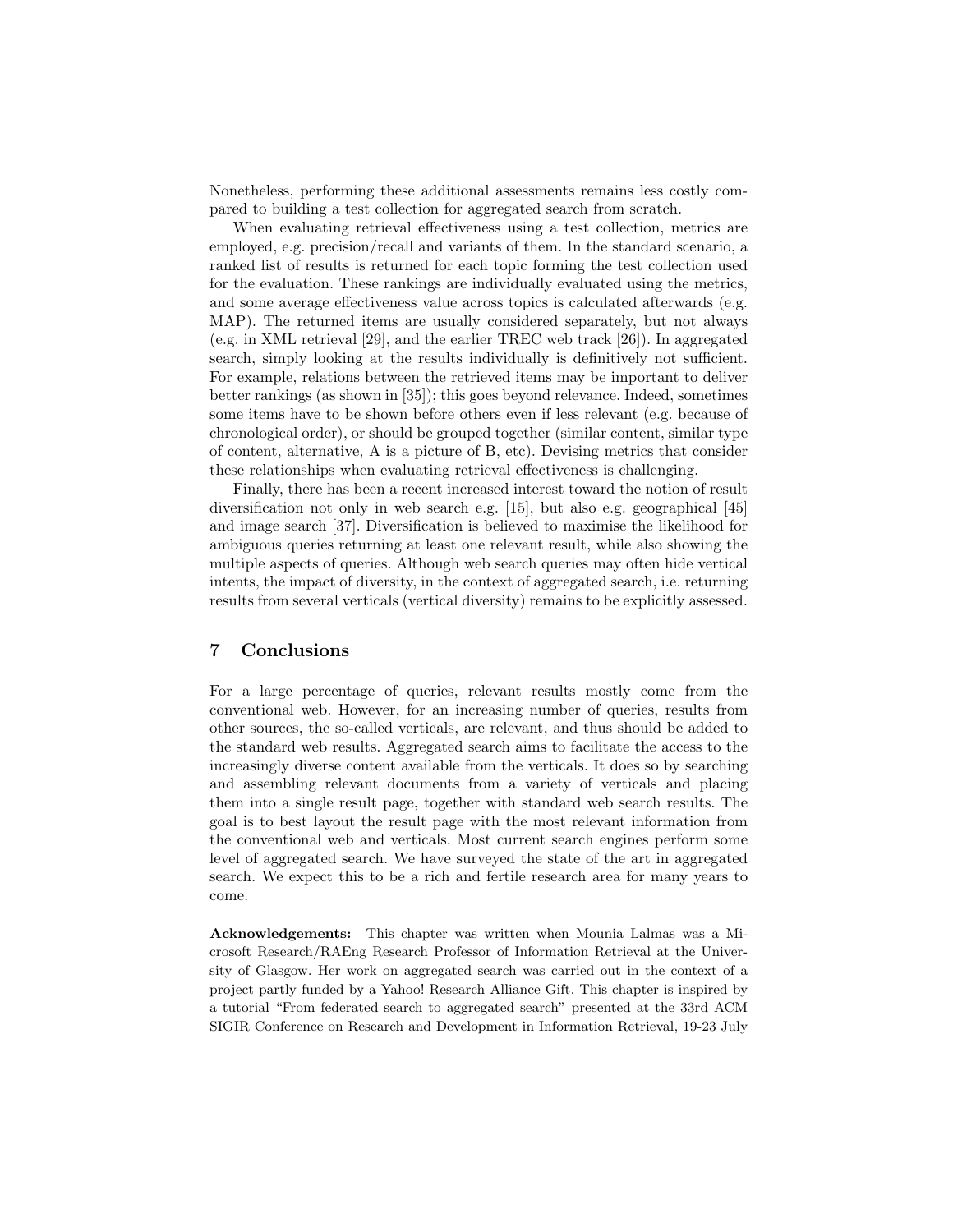2010, Geneva, Switzerland [21]. Special thanks go to Ke (Adam) Zhou and Ronnan Cummins for their feedbacks on earlier versions of this paper.

## References

- 1. A. Aula and K. Rodden. Eye-tracking studies: more than meets the eye. http://googleblog.blogspot.com/2009/02/eye-tracking-studies-more-thanmeets.html, June 2009.
- 2. J. Callan. The ClueWeb09 Dataset. http://boston.lti.cs.cmu.edu/Data/clueweb09/, 2010.
- 3. Cross-Language Evaluation Forum (CLEF). http://www.clef-campaign.org/
- 4. http://research.nii.ac.jp/ntcir/index-en.html.
- 5. iProspect Blended Search Results Study.
- http://www.iprospect.com/about/researchstudy 2008 blendedsearchresults.htm, April 2008.
- 6. E. Agichtein and Z. Zheng. Identifying best bet web search results by mining past user behavior. SIGKDD, pp 902–908, 2006.
- 7. O. Alonso, D. Rose and B. Stewart. Crowdsourcing for Relevance Evaluation. SI-GIR Forum 42(2): 9–15, 2008.
- 8. J. Arguello, F. Diaz, J. Callan and J. Crespo. Sources of Evidence for Vertical Selection. SIGIR, pp 315–322, 2009.
- 9. J. Arguello, F. Diaz and J. F. Paiement. Vertical selection in presence of unlabeled verticals. SIGIR, pp 691–698, 2010.
- 10. J. Callan Distributed Information Retrieval. Advances in Information Retrieval, pp 127–150, 2000
- 11. J. Callan and M. Connell. Query-based sampling of text databases. TOIS 19(2):97– 130, 2001.
- 12. J. P. Callan, Z. Lu, and W. B. Croft. Searching distributed collections with inference networks. SIGIR, pp 21–28, 1995.
- 13. B. Carterette, J. Allan and R. Sitaraman. Minimal Test Collections for Retrieval Evaluation. SIGIR, pp 268–275, 2006.
- 14. B. Carterette, E. Gabrilovich and D. Metzler. Measuring the Reusability of Test Collections. WSDM, pp 231–240, 2010.
- 15. C.L.A. Clarke, N. Craswell and I. Soboroff. Overview of the TREC 2009 Web Track. TREC, 2009.
- 16. C. Clarke, M. Kolla, G. Cormack, O. Vechtomova, A. Ashkan, S. Buttcher and I. MacKinnon. Novelty and Diversity in Information Retrieval Evaluation. SIGIR, pp 659–666, 2008.
- 17. C. Cleverdon. The Significance of the Cranfield Tests on Index Languages. SIGIR, pp 3–12, 1991.
- 18. E. Cosijn and P. Ingwersen Dimensions of relevance. IP&M, 36:533–550, 2000.
- 19. F. Diaz. Integration of news content into web results. WSDM, pp 182–191, 2009.
- 20. F. Diaz and J. Arguello. Adaptation of offline selection predictions in presence of user feedback. SIGIR, pp 323–330, 2009.
- 21. F. Diaz, M. Lalmas and M. Shokouhi. From federated to aggregated search. SIGIR, pp 910, 2010.
- 22. I. Frommholz and R.R. Larson Report on the INEX 2006 heterogeneous collection track. SIGIR Forum, 41(1):75-78, 2007.